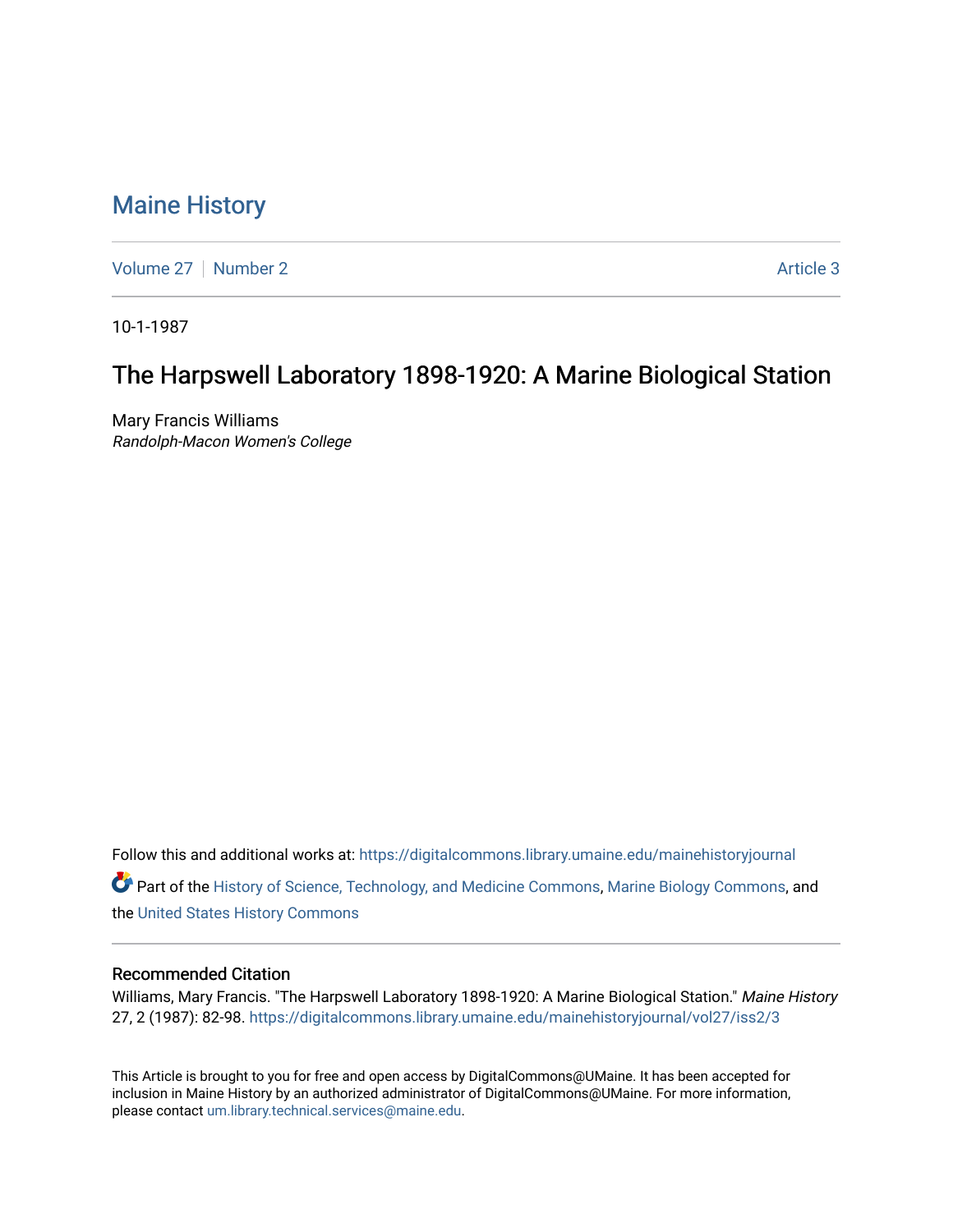## THE HARPSWELL LABORATORY 1898-1920 A MARINE BIOLOGICAL STATION

Despite less than successful beginnings at South Harpswell, Maine, in the summer of 1898, the present Mount Desert Island Biological Laboratory (MDIBL) has developed into the largest cold water marine biological station on the east coast.<sup>1</sup> The laboratory's most important attribute, well appreciated by its founder, J. S. Kingsley of Tufts College (now University), has been its location adjacent to the abundant Gulf of Maine waters. Here cold currents from arctic regions, untouched by the Gulf Stream, still yield dogfish, crabs, lobsters, clam worms, sea urchins, sea cucumbers, starfish, sand dollars, and many seaweeds. In an article published in 1903 Kingsley noted that at least a quarter, and perhaps even a third, of the marine forms found in the Gulf of Maine were then entirely wanting or very rare at two well established laboratories south of Cape Cod.2 Dynamic leadership by Kingsley and others through a century of growth transformed the MDIBL into a worldrenowned scientific resource center.

John Sterling Kingsley was born in Cincinnatus, New York, in 1854 and earned his way through college after his father's death. He received his B.A. degree from Williams College in 1875 and his Sc.D. degree from Princeton University in 1885. A colleague, biologist Herbert V. Neal, described Kingsley's education;

Throughout these study years, Kingsley was selfsupporting. To this end he utilized his exceptional gift as an artist. He made his living expenses by drawing illustrations for scientific books, journals, and reports, as well as diagrams for lecture illustrations. Occasionally he was paid by some journal for contributing upon scientific subjects. By such apprenticeship in thrift, Kingsley prepared himself for his life as a college professor. However small his salary, and he never received a large one, he was always able to save.3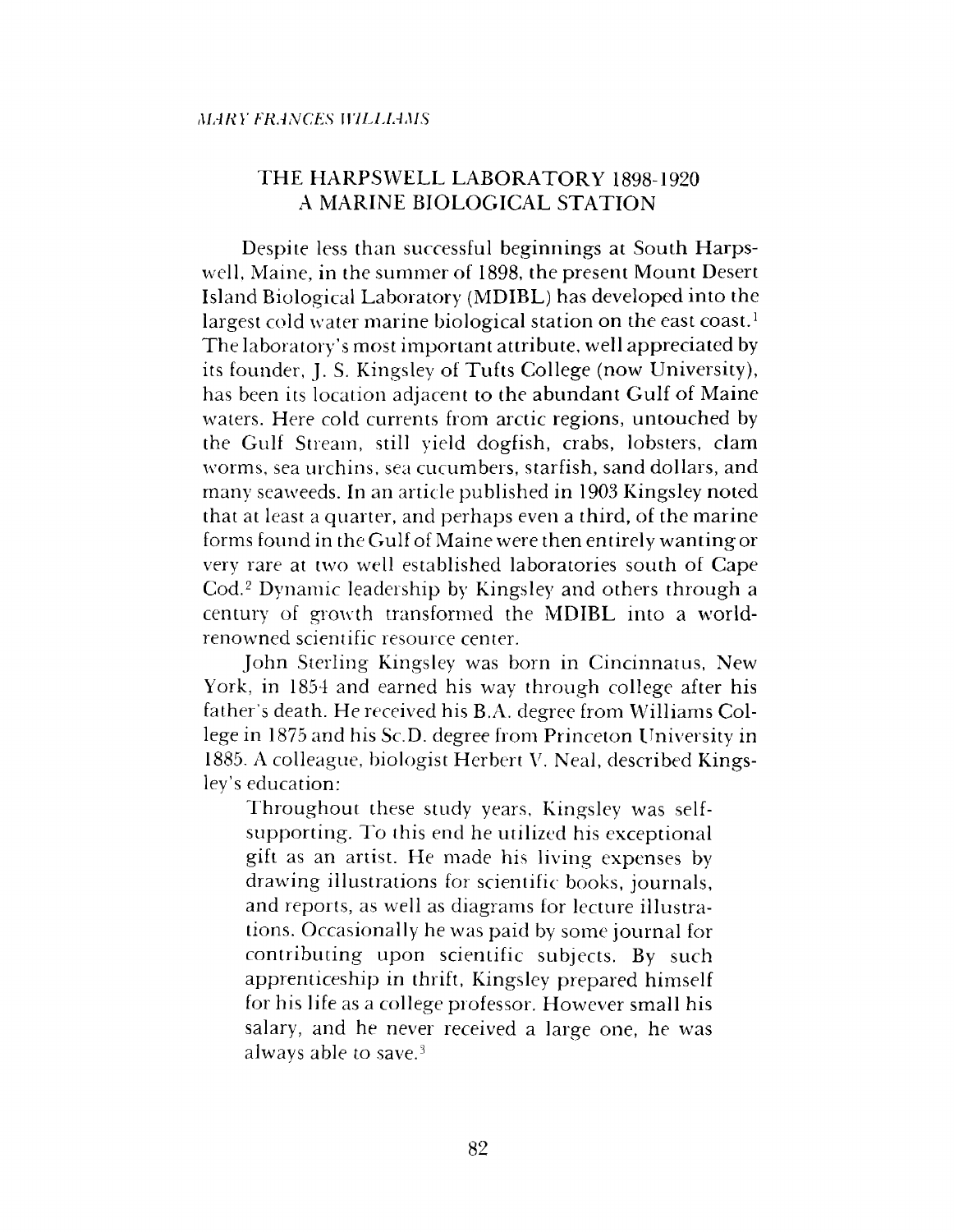

Classes and research in the Harpswell cottage-laboratory were conducted on the ground floor, and students slept upstairs. Although its beginnings were modest, the Harpswell Laboratory grew over the course of nearly a century to become one of the nation's foremost cold water marine research stations. All photos in this article courtesy of the author.

Kingsley began his career as professor of zoology and biology in 1887 at Indiana University and moved two years later to the University of Nebraska. He then settled at Tufts College in Medford, Massachusetts, from 1892 to 1913 as professor and from 1903 to 1912 as the first dean of the graduate school. In the classroom Kingsley was an "inspiring teacher." Neal wrote that his lectures, "illustrated by freehand drawings on the blackboard and enlivened by flashes of humor, will long be remembered as models of lucid exposition. As a laboratory instructor he succeeded in stimulating the imagination of his students."<sup>4</sup> According to the eminent mathematician Norbert Wierner, J. S. Kingsley (as he signed his name) "was a small birdlike man and the most inspiring scientist whom I met in my undergraduate days."<sup>5</sup> The beaklike point of the professor's Vandyck beard gave him an air of alertness. For most of his life Kingsley was an editor and an author as well as a teacher. Before starting the Harpswell Laboratory at the age of fortyfour, he had already edited the six-volume *Standard Natural History* (1882-86) and for twelve years he edited a periodical, *The American Naturalist* (1884-96).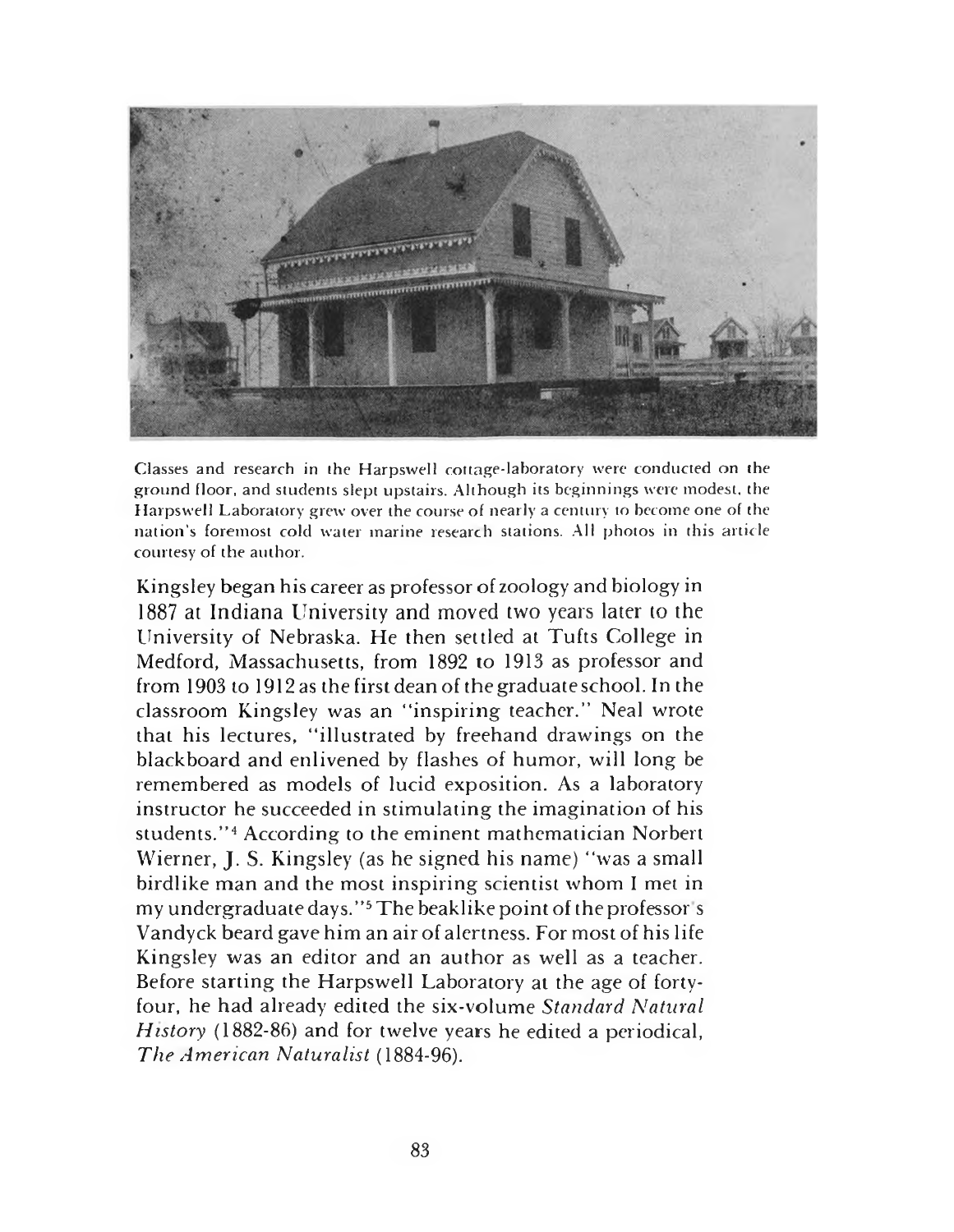### HARPSWELL LABORATORY

Kingsley could have located his Tufts Summer School of Biology anywhere along the coast of Maine, but Harpswell was more convenient to Medford than, say, Eastport, and at Harpswell supplies and equipment could be obtained quickly from Portland, only two hours away by frequent steamers. Furthermore, the numerous boarding houses and hotels of Harpswell would relieve him of most of the responsibility for housing his undergraduate students and the investigators and their families.

 $\mathbf{W}_{\text{hat magic}}$  did J. S. Kingsley exercise to start the MDIBL on its present course? The opening of the Tufts Summer School of Biology in 1898 was incredibly modest. As a temporary laboratory and dormitory, Kingsley rented a cottage on Potts Point in South Harpswell. Research was done on the ground floor, while several students roomed on the second floor.6 No doubt the odor of formaldehyde, plus various fishy smells, invaded the bedrooms upstairs, then ventilated only by a window in each of the two gables. The live specimens in the laboratory's tubs needed salt water, which was carried in buckets a good half mile uphill from the shore. When Kingsley saw his students doing that chore, he may have regretted having announced in the *Tufts Weekly* that they would find the summer both delightful and rewarding.<sup>7</sup>

In that little cottage in 1898 Kingsley enrolled seven persons from Tufts: two male and two female undergraduate students, and three male graduate students. Also enrolled was a student from Colby College and two adults: a physician from South Boston and an unidentified lady from Amherst, Massachusetts — presumably investigators.<sup>8</sup> In the summers of 1899 and 1900 Tufts College offered no laboratory courses anywhere, but Kingsley was not deterred. He searched for a vacant waterfront lot, raised money, and designed a laboratory building. The idea of a summer school that would combine teaching and research was still alive in his imagination.

The Tufts Summer School of Biology opened the session of 1901 in its own twenty-four by thirty foot laboratory on a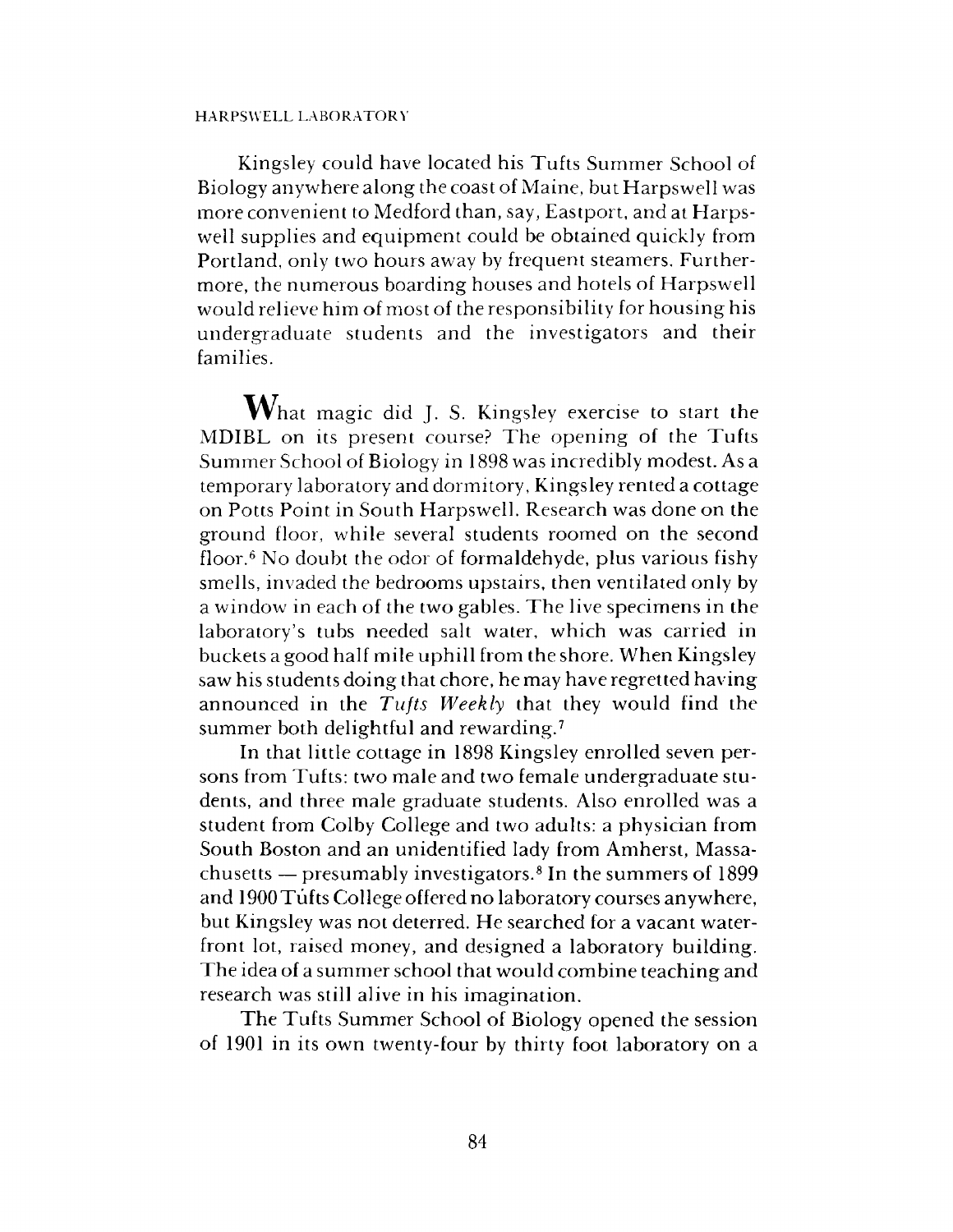little shore lot at South Harpswell. At the same time Kingsley acquired an adjoining piece of land on which he had a cottage built for himself, his wife, and his daughter. For many years he served not only as director of the laboratory but also as its business manager, ordering supplies and approving vouchers, and as host to its scientific visitors. In the same years he wrote and illustrated his *Guide for Vertebrate Dissection,* published in 1907, and his *Comparative Anatomy of Vertebrates* of 1912. From 1910 to 1920 he edited the *Journal of Morphology.*

Conditions were crowded during the new laboratory's first year. Eight undergraduates and four investigators occupied the three study tables and the three private rooms, while the two instructors, Kingsley and a botanist, had the two remaining rooms. Kingsley had four more private rooms added before the session of 1902. This enlarged building with added windows was never again altered as long as it served as a laboratory, except for a small utility closet added on the sea side.

When the editor of *Science* asked for a description of the Harpswell Laboratory for the issue of June 19, 1903, Kingsley wrote:

It is easy to comply, for this biological station is one of the most unpretentious structures one could imagine, as will be readily understood when it is said that the whole plant  $-$  land, building and permanent equipment — has cost within  $1,000$ . A one-story wooden building measuring 24 x 42 feet on the ground, with sixteen windows, stands directly on the rocky shore a little to one side of a sandy beach. Inside, the space is divided up into nine rooms for investigators and a larger room accommodating from six to ten elementary students. At either end are large double doors, and the building is so oriented that in the summer the prevailing southwest wind blows straight through the laboratory, keeping the temperature down on the warmest days. In the past two years there has been but one day when the thermometer has gone above 78°F in the laboratory.<sup>9</sup>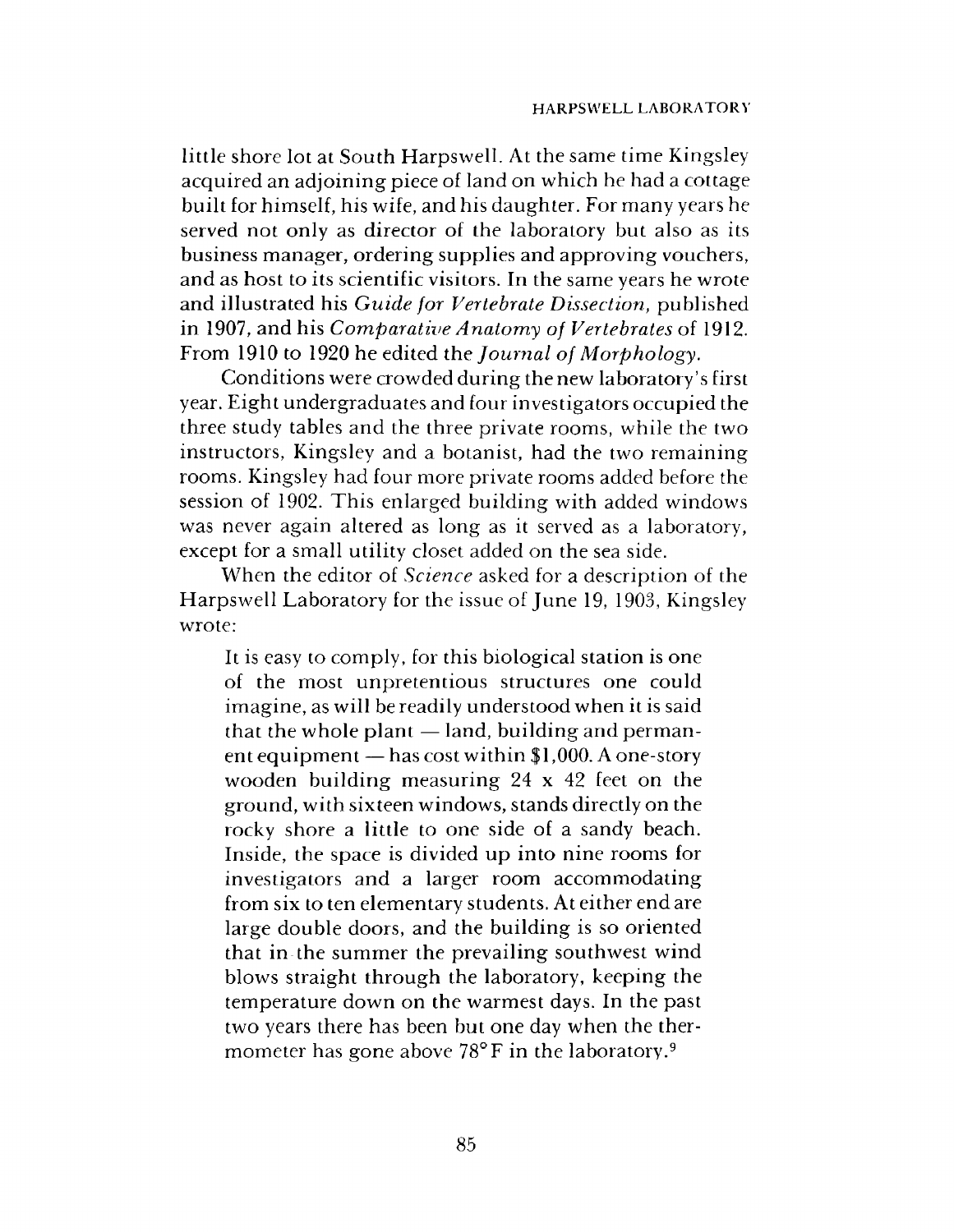

Both the accommodations and the research equipment at Harpswell in the early years were primitive. Until 1928 the laboratory had neither electric pumps nor electric lights, and fresh saltwater (in the bucket, perhaps, initialed "TCBL," for Tufts College Biological Laboratory) was carried from the shore daily by hand.

Some unspecified equipment was transported from Tufts College to Harpswell each year. Kingsley listed the laboratory's permanent equipment as two rowboats; assorted dredges, seines, and tangles; abundant glassware; several small microscopes; minor apparatus, and the "nucleus of a library on morphology and marine biology." Equipment also included a large stock of chemicals and reagents. Remember, too, that the laboratory was without electric pumps; hence no running water was available, either salt or fresh. After sunset the only sources of light were flashlights, candles, and kerosene lanterns. Harpswell did not get electricity until 1928.10 Much significant and pioneering work was done in early laboratories like Kingsley's, even in the absence of sophisticated instrumentation. Despite limited equipment, six reports based primarily on research done at Harpswell had already been published by 1903.

 ${\bf T}$ he day-to-day program for the undergraduates included courses in invertebrate zoology, vertebrate zoology, botany,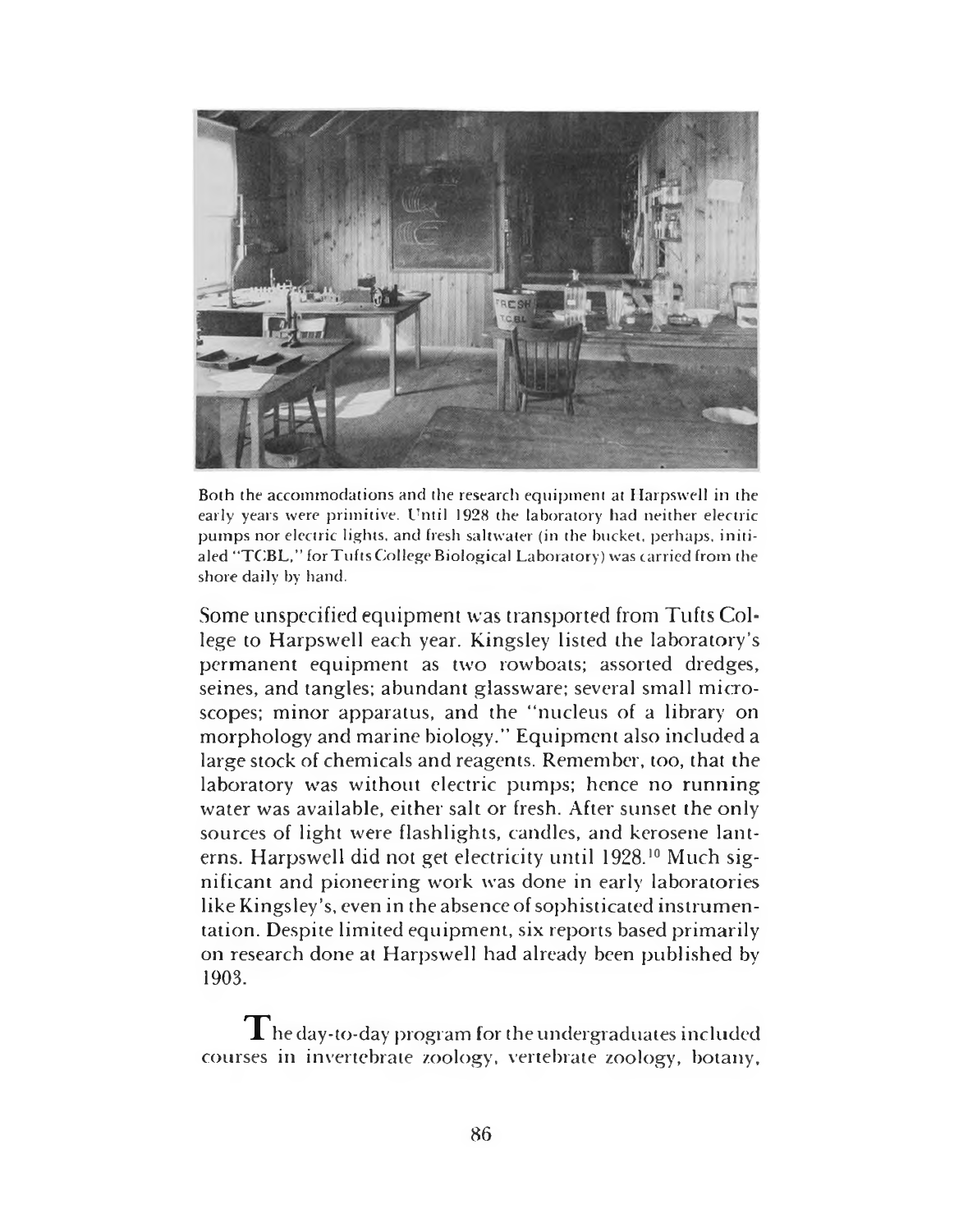embryology, and investigation. Tuition was twenty dollars for each course, for which college credit was given. One of Kingsley's colleagues at Tufts, botany professor Fred D. Lambert, assisted in the teaching. A lively and informative article in the *Leunston Journal* explained that "The men outnumber the women, but the women have their place with equal rights with those of the opposite sex. All share alike." 11 Warmhearted Mrs. Kingsley hosted the women scientists with the help of her daughter, Mary. Two of Mrs. Kingsley's sisters and their ward, the daughter of a deceased sister, lived next door in a cottage of their own each summer. For every social occasion at the laboratory, the two households, com prising Dr. Kingsley and the five ladies, joined to entertain guests or to give a party for the children. At such times the laboratory's big room smelled of lemonade and cinnamon cookies instead of formaldehyde.

The routine activities of the biologists' wives included walking to the general store for groceries and for mail. (The post office occupied an enclosed space in the store separate from the shelves of food.) Automobiles were unavailable, and only hotels and large boardinghouses owned carriages. A local stable, however, rented a horse and buggy for those who wished to visit friends up the road. The children spent busy days on the beach gathering seashells at high tide or making footprints in the mud at low tide. Simplicity and congeniality abounded. Some families lived in tents, and at noon the investigators walked to their lodgings or returned to the tents, where wives and children had a meal ready. Shoptalk was heady in the big room of the laboratory, especially with visiting scientists.

The tenor of life at the Harpswell Laboratory derived in part from Kingsley's personality. His cordiality welded students, colleagues, and family members into a close and genial community. Neal described Kingsley s dynamic presence as director: "While in the laboratory he made frequent calls on other workers, such interludes served to refresh him for renewed exertion. He seemed inexhaustible. His capacity for friendship was notable. He was at home with all sorts and conditions of men. His friendly and kindly spirit attracted people to him." Some biologists became habitues at Harpswell, drawn not only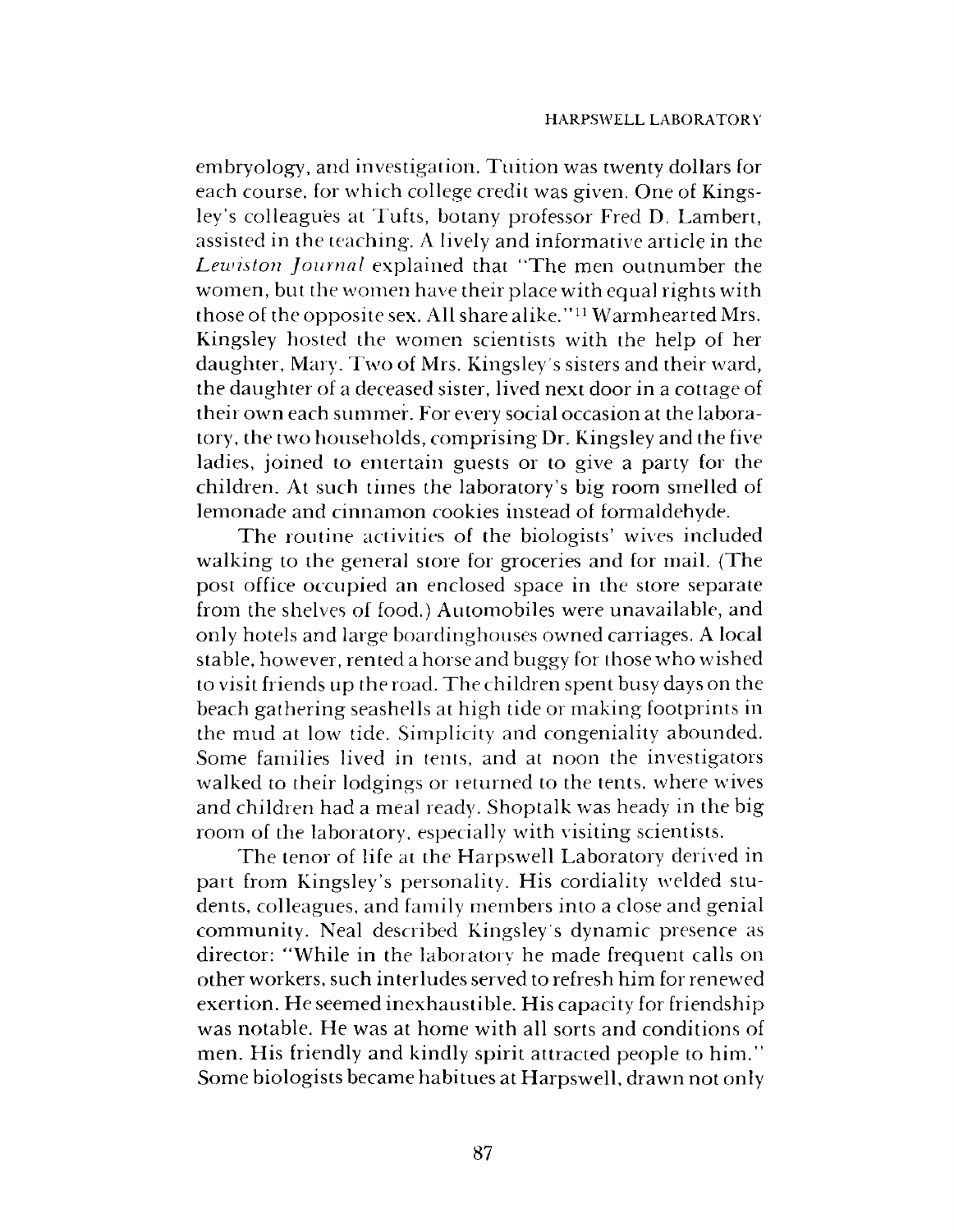by scientific advantages but by the unique community relationship that bound together the personnel under Kingsley's leadership. Whole families discovered, as Kingsley put it, "the richness of the fauna and the charms of the place." 12

The closing of the 1905 session marked a major turning point in the history of the laboratory. Its facilities were thereafter reserved for investigators only. Kingsley admitted that he felt a certain incompatibility between teaching and research in the same laboratory. The undergraduate instruction proved to be, as he said, "a draw back,... a restriction and a hindrance to the investigators."<sup>13</sup> Furthermore, the student enrollment declined. The laboratory's instructors, after all, received no pay for their work, and student fees, after the payment of necessary expenses, went into the laboratory and its equipment; it is not surprising that classes were discontinued after 1905.14

After 1905 Dr. Lambert, still teaching botany at Tufts but now free of summer classes, became a professional supplier of cold-water fauna to biologists all over the world. From the laboratory and the cottage that he built on Basin Point, across the bay to the west, he issued catalogs that offered various kinds of *Porifera*, *Coelenterata, Echinoderma*, *Vermes,* and *Vertebrata.* His four-page *Annual Price List-Harpswell Laboratory Material-1908* lists dogfish in four stages of development: adults, "gaters" (juveniles), pups, and embryos. A selection from the 1908 catalog suggests the type of services performed by the lab:

## VERTEBRATA

| <b>Acanthias vulgaris</b>                                        | Each  | Dozen  |
|------------------------------------------------------------------|-------|--------|
| Large adults                                                     | \$.75 | \$6.00 |
| Arteries injected                                                | 1.00  | 7.50   |
| Complete injection                                               | 1.25  | 9.00   |
| For skeletons, in pickle                                         | .75   | 4.00   |
| Large heads for brains and nerves                                | .50   | 3.00   |
| The dogfish, Squalus acanthias, was - and has remained           |       |        |
| — the most important species at the laboratory. People are still |       |        |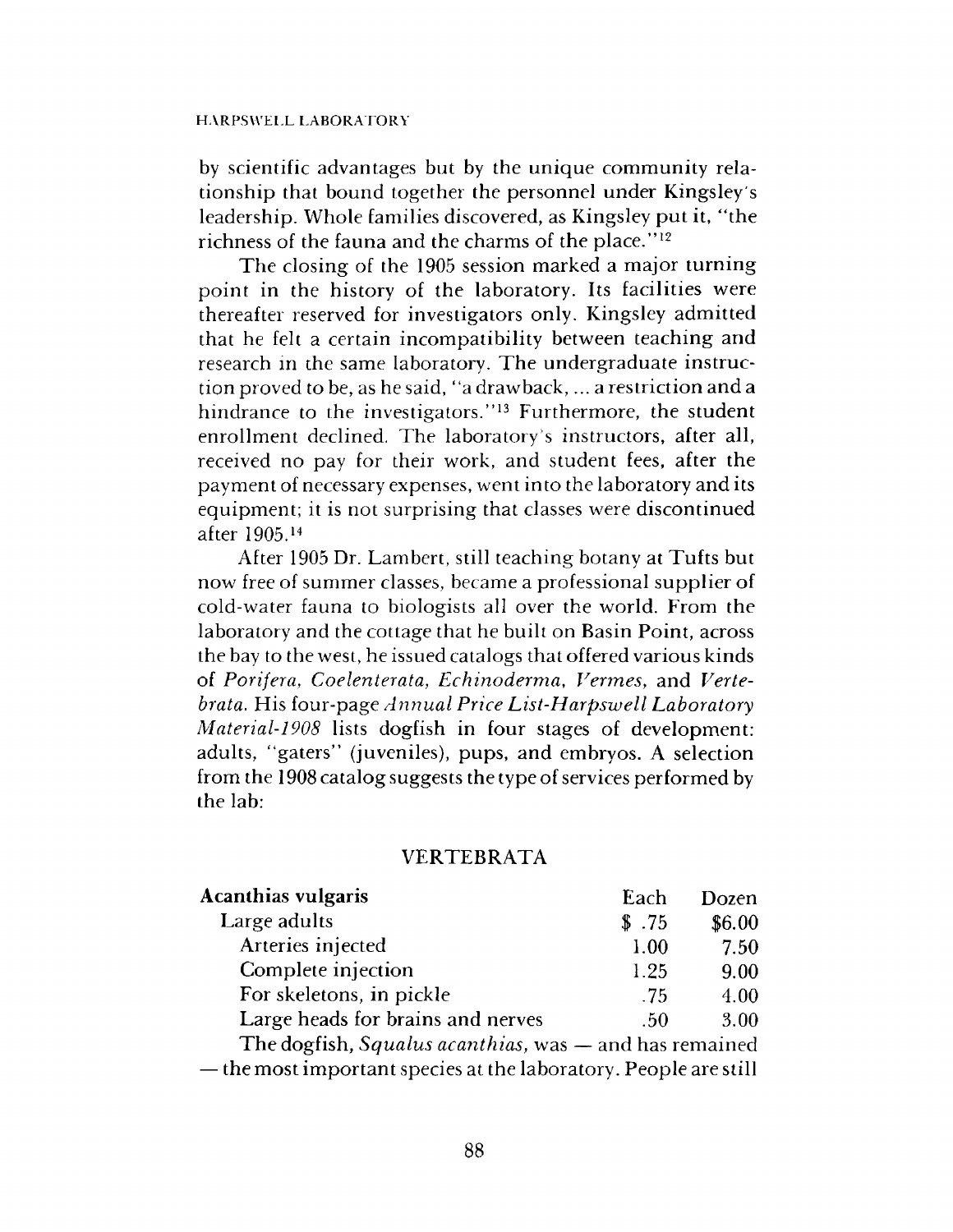alive who as children watched investigators at Harpswell preparing barrels of dogfish to sell to university departments of biology for the study of circulatory systems. They recall watching the injected red fluid spreading along the arteries and then the blue running into the veins. Income from the sale of prepared dogfish probably helped to support the laboratory.

Dr. Kingsley's life also changed when undergraduates were no longer under foot. In the summer of 1907 he introduced as assistant director Herbert V. Neal, a brilliant teacher and scholar interested in the nervous system of fishes. Neal, who had first attended Kingsley's laboratory in 1904, was born in Lewiston, Maine, in 1869 and received his B.A. degree from Bates College in Lewiston and his Ph.D. from Harvard University. During the academic year he taught at Knox College in Galesburg, Illinois. The Neals — Herbert and his schoolteacher wife, Helen Howell Neal, their twin daughters, and a son — were renowned for their diverse interests and aggressive energy.

By appointing Neal as assistant director, Kingsley not only divided the administrative load but also prepared Neal to be acting director in the summer of 1908, when Kingsley would be attending an international zoological congress in Austria. In 1913 Neal would become director of the laboratory. He remained in that position until 1917, and resumed the directorship between 1926 and 1932 at Salsbury Cove.

The 1910 session brought an important reorganization of the finances of the Harpswell Laboratory, which lacked the support of federal agencies and foundations such as now make monetary grants to projects like the MDIBL. Most of the income had been derived from fees paid by the investigators. Tufts did appropriate \$300 in 1909, but this seems to have been exceptional. Beginning with the 1910 session an institution could rent a laboratory room for one of its own faculty members or for one of its advanced graduate students for fifty dollars. This plan, in addition to other benefits, freed the laboratory staff from the responsibility of screening applicants: the college or university guaranteed the professional status of its representative. Furthermore, the plan established useful relationships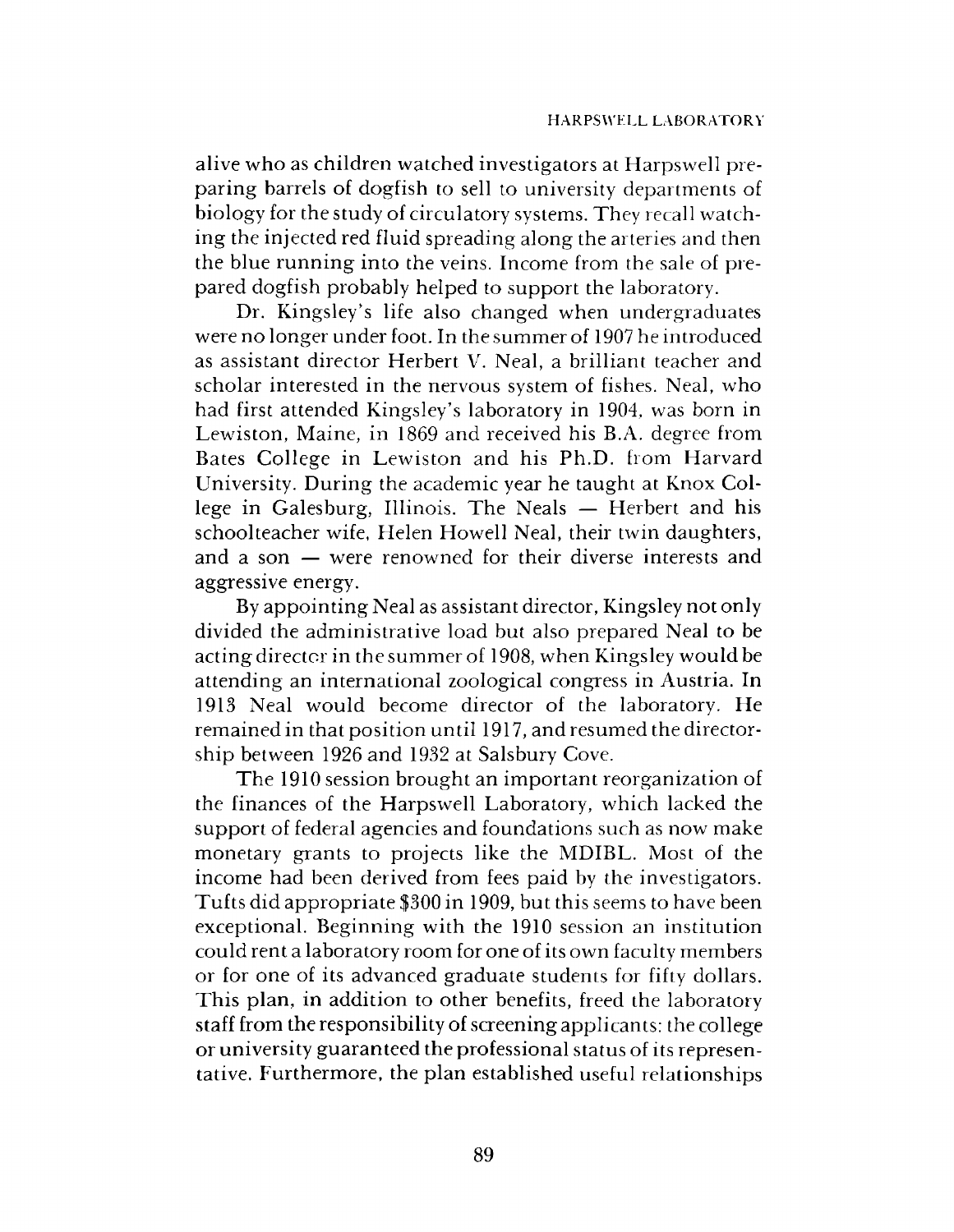with a wide range of nationally respected institutions. Foundations for the national and ultimately international reputation of the MDIBL were established as early as 1910.

Kingsley's initiative produced great changes in personnel at Tufts College, Knox College, and the Harpswell Laboratory. In 1913 Kingsley resigned from Tufts and accepted a position at the University of Illinois in Urbana, where he remained until retiring in 1921 and moving to Berkeley, California.15 Neal resigned from Knox College and took Kingsley s place as professor at Tufts and director at Harpswell. The year brought another dramatic change: the separation of the Harpswell Laboratory from Tufts College. By the spring of 1913 the laboratory, Kingsley felt, was ready to become an independent entity. On April 15 he addressed a letter to the trustees of Tufts College pointing out that the college could not afford to repair the twelve-year-old "somewhat dilapidated and shakey" laboratory, which in fact did "not appear as an asset on the books of the College." During the past year, he added, Tufts had contributed nothing except the taxes on the property.16 He proposed that the laboratory become a corporation owned and controlled at first by representatives of the institutions already supporting it: Tufts and Knox colleges and four universities: Columbia, Princeton, Johns Hopkins, and Pennsylvania. He requested that when the body, "to be known as the Harpswell Laboratory," was incorporated the following summer, the Trustees of Tufts College transfer title to the property, with the understanding that the college would have a representative on the new governing board.17 The trustees agreed. On August 12, 1913 the Certificate of Organization was signed at a meeting "duly called and held at the Laboratory, so-called, in theTow n of Harpswell, Maine."<sup>18</sup> H. V. Neal signed as president and J. S. Kingsley as treasurer. The two directors were Duncan S. Johnson (Johns Hopkins) and George A. Bates (Tufts).

We do not know in which of the very earliest years the name Tufts Summer School of Biology was superseded by Harpswell Laboratory. Kingsley used the latter term as the title of his first article about the laboratory in *Science* as early as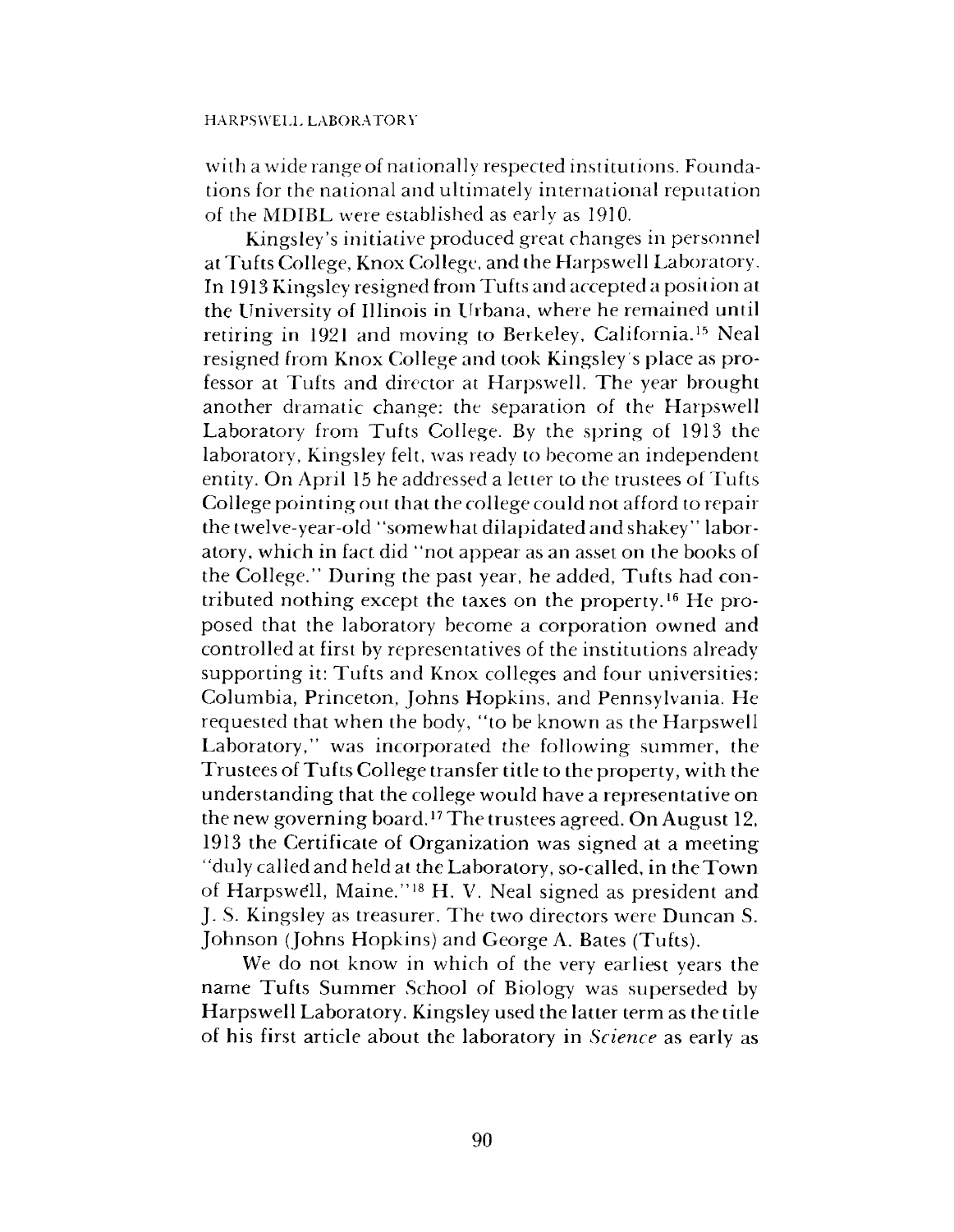1903. Neither do we know whether Tufts College accepted the new name officially or whether casual and habitual use at Harpswell made it stick. In any case, incorporation made official the name "Harpswell Laboratory."

In 1913 these significant changes were barely noticeable. Dr. Kingsley's family summered at their two cottages as usual, with the Neals living up the road in their five tents. The two biologists worked at the laboratory, except while getting their families settled into new homes in Urbana and Medford for the academic year 1913-1914.

World War I diverted both men and money from biological research during the first years of Neal's leadership. From 1914 to 1917 the Harpswell Laboratory accommodated from ten to twelve investigators, but in 1918 only Kingsley and two others attended. In 1919, on the verge of retirement, Kingsley directed six investigators. It was his last year at Harpswell. The group of researchers that arrived in 1920 included Ulric Dahlgren, professor of biology at Princeton University, and in October of that year the trustees of the Harpswell Corporation chose Dahlgren as the new director.

The fifty-year-old Dahlgren transformed Harpswell Laboratory into the new Mount Desert Island Biological Laboratory in only two years. He and his music-loving wife had been socially active at Harpswell since 1908 and had their own cottage there since 1913. Dahlgren's prestige derived in part from the fact that he was a lineal descendent of an officer in General George Washington's staff and the grandson of Rear Admiral John A. Dahlgren, sometimes called the father of U. S. naval ordnance, for whom Dahlgren Hall at Princeton University is named. Furthermore, Ulric Dahlgren was the only worker who had customarily brought two young scientists with him each summer to act as his laboratory assistants. He had earlier been assistant director of the Marine Biological Laboratory at Woods Hole, Massachusetts, in the summers of 1898 through 1906. Personally and professionally, Dahlgren's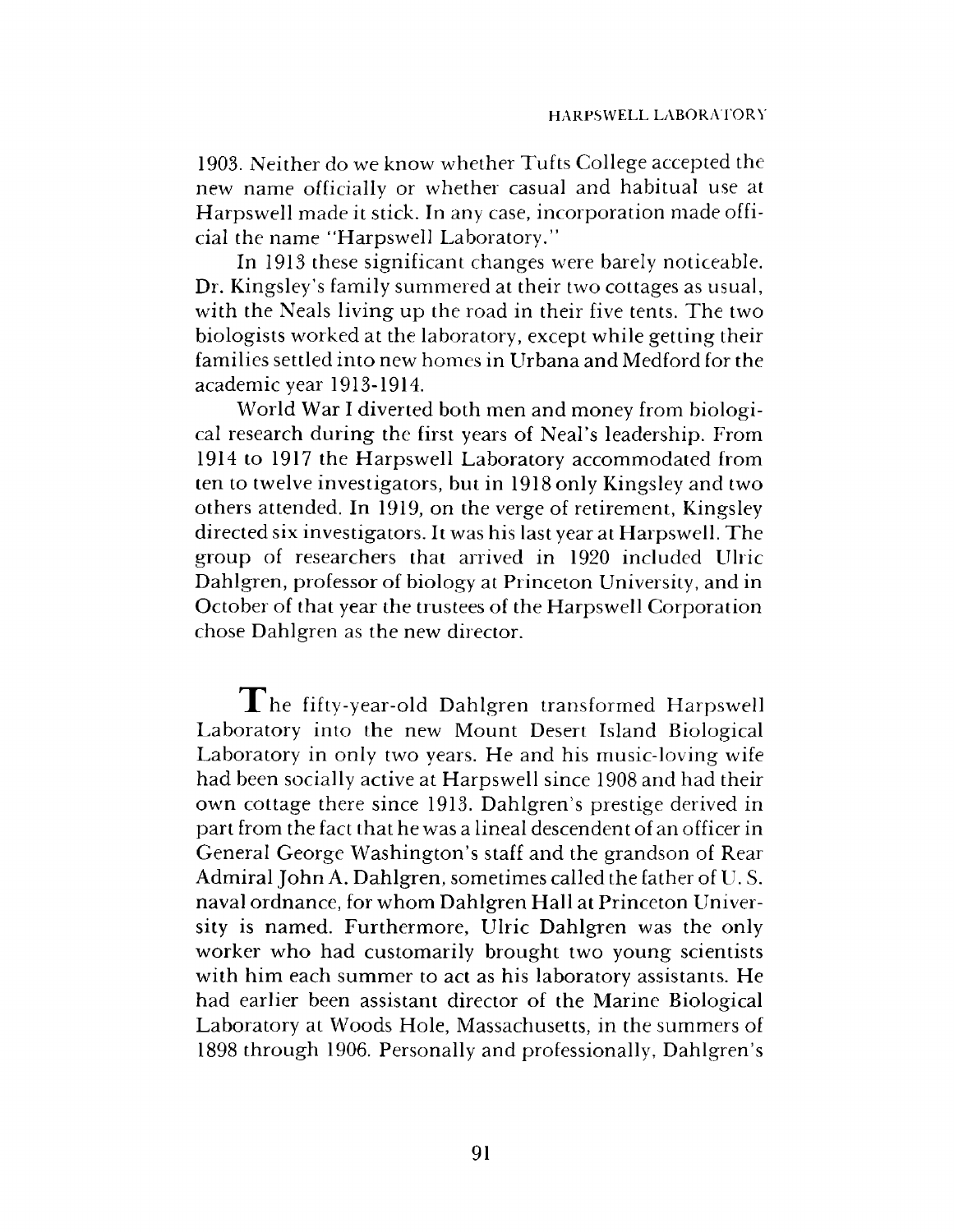standing eclipsed that of every other man then at Harpswell; he was the right person to revive the nearly moribund laboratory.

No additional land was available around the one-eighth acre purchased by Kingsley for Tufts. As Dahlgren's primary need was a larger site, he began to raise money to buy Harpswell's Merriconeag Hotel to serve as residence and dining hall. On its high and spacious lot overlooking bays and islands on every side, Dahlgren could build a bigger laboratory. Before the session of 1921 began, however, he dismissed the idea and accepted instead an invitation to reestablish the laboratory at Salsbury Cove (then spelled Salisbury Cove) on Mount Desert Island. He leased waterfront land in a group of conservation properties owned by the Wild Gardens of Acadia Association.

The new location, about five miles from Bar Harbor where the estates of several millionaires were then to be found, suggests that Dahlgren assumed he could obtain financial support from these wealthy men and women — and he did. In fact, his success as a fund raiser is reflected in one sentence of his obituary: "He was equally at home in the company of Maine coast fishermen, at a scientific session or in the drawing room of a potential benefactor of the Mount Desert Station." 19

On a clear, warm June day in 1921, the *Codfish* set out from Laboratory Cove carrying the effects of the now-closed Harpswell Laboratory, along with sufficient gasoline for the one-hundred-mile trip to Salsbury Cove on the northeast side of Mount Desert Island. The *Codfish* reached Mount Desert Island after a thirteen-hour trip, bringing to a close one era and beginning another.

Dr. Dahlgren may have felt some nostalgia for Harpswell, because instead of erecting a larger laboratory he ordered the new one, now named the Neal Building, to be built of wood and in the same twenty-four by forty-two foot dimensions as Kingsley's enlarged sixteen-window laboratory of 1902.

Informality, similar to the atmosphere at Harpswell, prevailed at least until both fresh water and electricity could be extended to the site. Housing at Harpswell had been abundant, but the new location (originally fourteen and a half acres)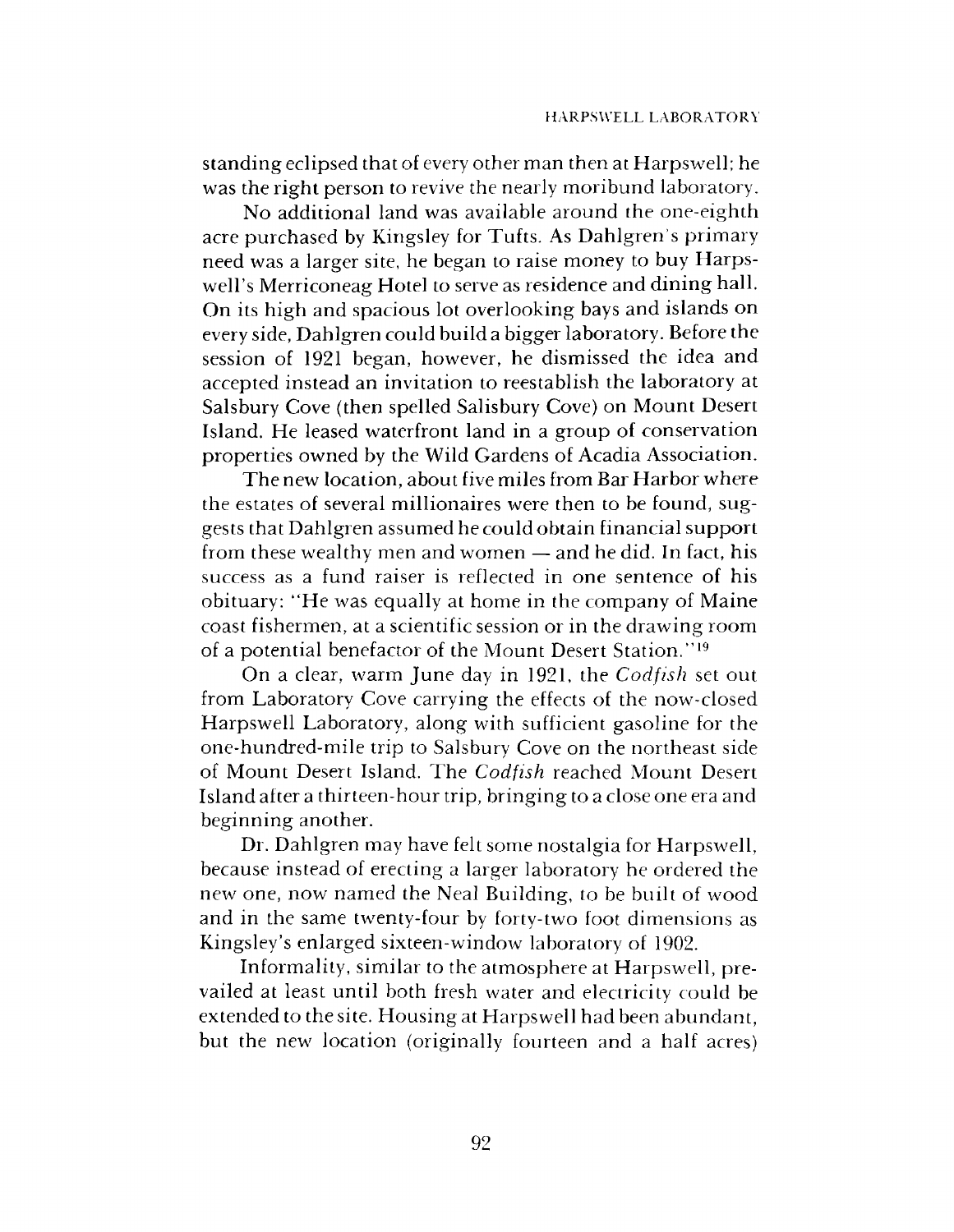

In the cottage above left, J. S. Kingsley spent pleasant summer months while conducting research, teaching classes, and directing the activities of the laboratory, also shown at right.

offered only one farmhouse. Thus, some biologists' families lived in tents from sheer necessity, not, as at Harpswell, from choice. Although relocated, the laboratory retained its earlier name until 1923. In that year the land leased to the corporation was offered as a gift, provided the facility's name was changed  $-$  as it was  $-$  to the Mount Desert Island Biological Laboratory.<sup>20</sup>

During his directorship, which ended in 1926, Ulric Dahlgren saw more laboratories and cottages built, modern equipment installed, and more researchers in attendance. Dahlgren's role in setting the laboratory on its present course of sophisticated scientific research is remembered in Dahlgren Hall, formerly a one-room schoolhouse and now a meeting place fully equipped for audiovisual presentations.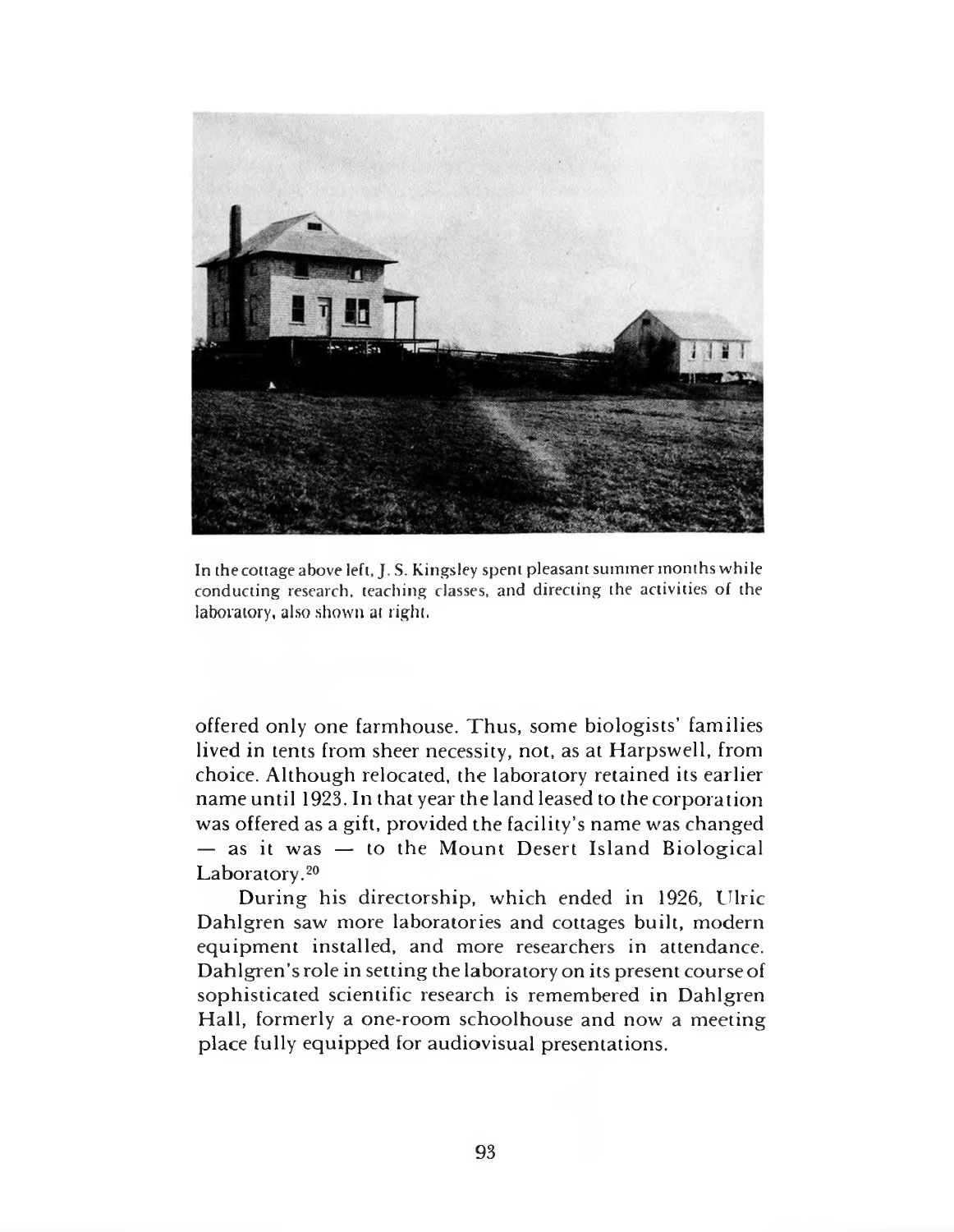

The laboratory beach. The waters off the coast were a fruitful source of dogfish, crabs, lobsters, clam worms, sea urchins, sea cucumbers, starfish, sandollars, seaweeds, and other materials for research.

> $\mathbf A$ <sub>t</sub> Harpswell Kingsley had prepared the way for Dahlgren by eliminating undergraduate students, by inviting universities to become responsible for selecting the investigators and paying the fees, and by transforming the laboratory into a self-governing institution. Kingsley would not have dreamed, however, that his one building — without electricity, running water, telephone, or indoor toilet — on its one-eighth of an acre of land would develop into a complex encompassing 250 acres. Today, more than a dozen laboratory buildings, some carrying the names of distinguished MDIBL biologists, house a variety of research functions. Research workers now include several classes: Principal Investigators, Summer Research Fellows, Associates/Technicians, and Students. Although Kingsley had found that students were a hindrance to research and had not admitted them after 1905, numerous students work at the MDIBL today, and receive training not through formal classes but through research experiences. These workers and their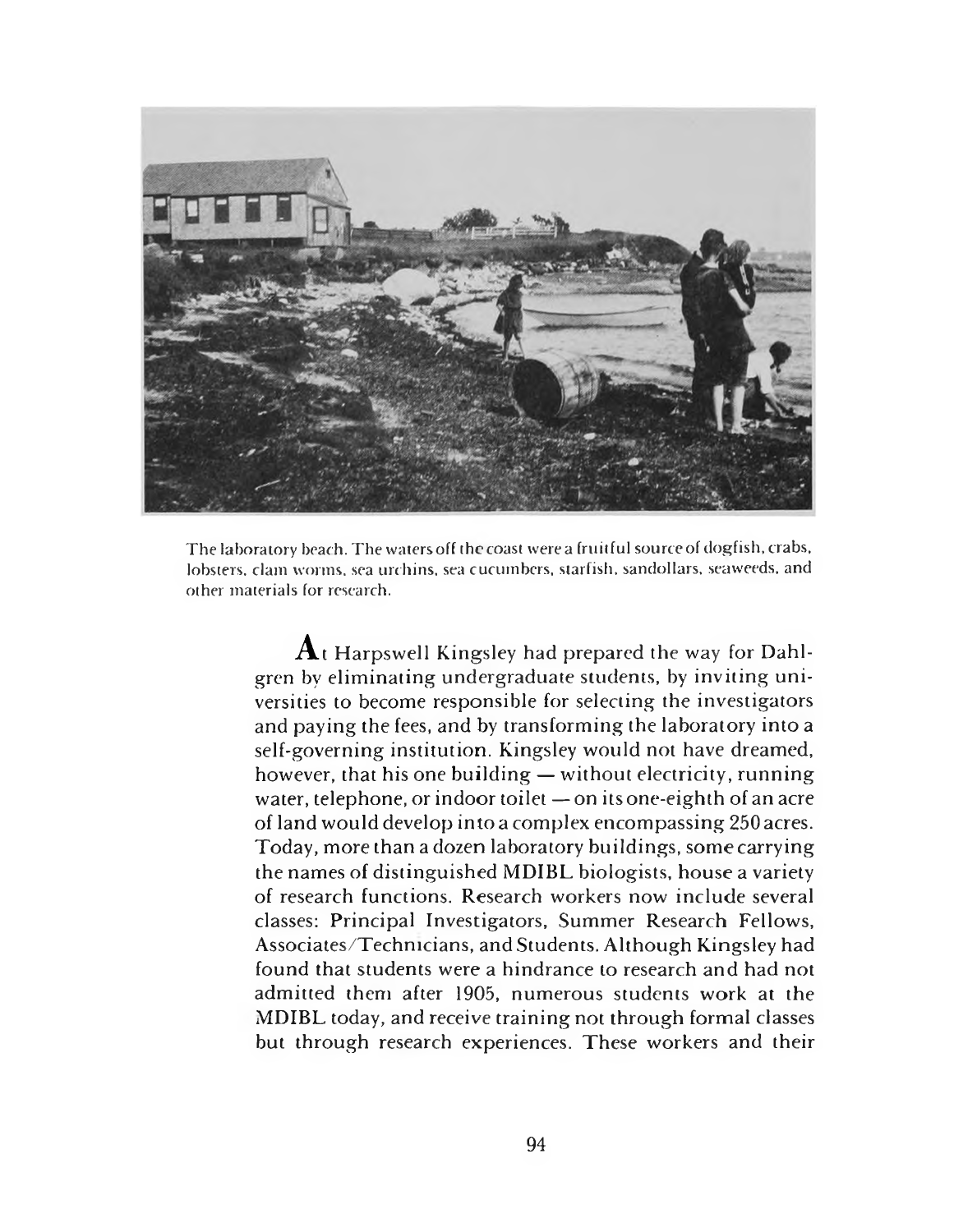families can be housed in the laboratory's own cottages, apartments, or dormitories and in some seasons fed in MDIBL's dining room. Operating costs, like the operations themselves, have grown. Although no financial report from Harpswell appears to have survived, one can imagine that yearly statements would be insignificant compared to the MDIBL's current \$334,076 endowment.<sup>21</sup>

Equipm ent, too, has changed immeasurably since the Harpswell days. Today's applicants for research ask to use things unheard of at Harpswell. MDIBL offers three types of laboratory: those equipped with running seawater, with insulation, or with concrete floors. Its equipment includes a gamma or scintillation counter, an atomic spectrophotometer, ultra and refrigerated centrifuges, osometer, flame photometer, specimen tanks, and facilities for tissue culture.

Research at the MDIBL always has been somewhat esoteric to outsiders, if not downright mysterious. When a reporter asked Dr. Kingsley to explain to his readers the laboratory's work, Kingsley replied, "There is nothing to tell them that they can understand. W hat would the people care about 'The role of the heterochromosomes in sex determination' or 'Rhythmical pulsation in Scyphomedusae' !"22 Even today the layperson can still be baffled, although generally speaking much of the laboratory's research has biomedical applications.

Here are the titles of three recent projects: "The effects of cadmium on hemodynamics and transport of ammonia across the gill of the spiny dogfish *Squalus acanthias";23* "Timecourse of the establishment of uterine sea water conditions in pregnant dogfish *(Squalus acanthias)"\24* "Evidence for transepithelial ouabain and furosemide sensitive mechanism across the ciliary epithelium of the shark *(Squalus acanthias)."25* Other than dogfish, the specimens most frequently used today are the small skate and the winter flounder.

It is still true, then, that the nonscientist finds it hard to appreciate the significance of the work done at a marine biological laboratory. Expressed as simply as possible, the MDIBL "has established an enviable tradition of comparative, largely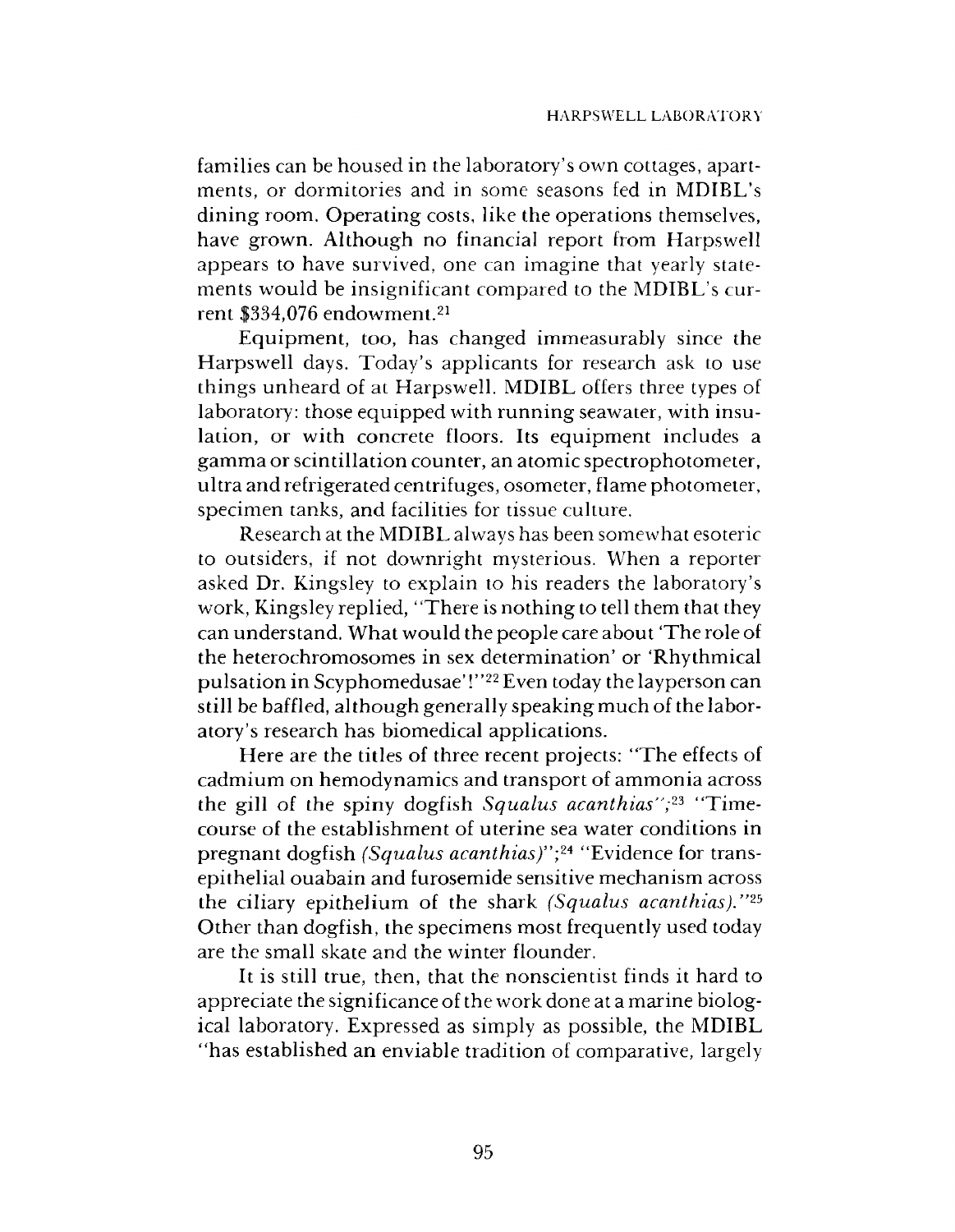#### HARPSWELL LABORATORY

biomedical, research investigating fundamental cellular, tissue/organ, and whole animal processes of physiological and biochemical interest."26 Biologists everywhere recognize the MDIBL as a center specializing in electrolyte and transport physiology, developmental biology, and electrophysiology.27 Since the 1930s, virtually every notable renal (kidney) physiologist in the world has visited or worked at the laboratory.

The recent Center for Membrane Toxicity Studies, established with funding from the National Institute of Environmental Health Sciences, has focused on the effects of compounds in the environment, particularly heavy metals such as lead, cadmium, and mercury, on various body tissues. In recent years, MDIBL investigators have also explored the effects of pesticides, industrial waste products, and petroleum derivatives on marine organisms and pelagic birds.

Another new development at the MDIBL is year-round operation in cooperation with the Center for Marine Studies of the University of Maine at Orono. Previously, the Salsbury Cove laboratory has had only about six administrative persons and a small but highly significant kidney research laboratory, headed by Dr. Bodil Schmidt-Nielsen, in place during the winter months.28

The MDIBL has been supported by the National Science Foundation, the National Institutes of Health, the Markey Trust, and several other foundations and private donors. The laboratory's endowment recently benefited from a significant bequest from the estate of Muriel Case Downer, a student specimen collector at the laboratory in the 1920s. In addition, some investigators come with individual grant awards, and others win scientific research prizes.

As the MDIBL's centennial year, 1998, approaches, its staff is rediscovering the laboratory 's past. In the summer of 1987 a renovated building consisting of an office, a library, and a conference room was named the Kingsley Building, after the laboratory's founder.29 The laboratory's past was thus linked with the promise of the future. Years to come will chronicle further growth for the unique institution that in almost one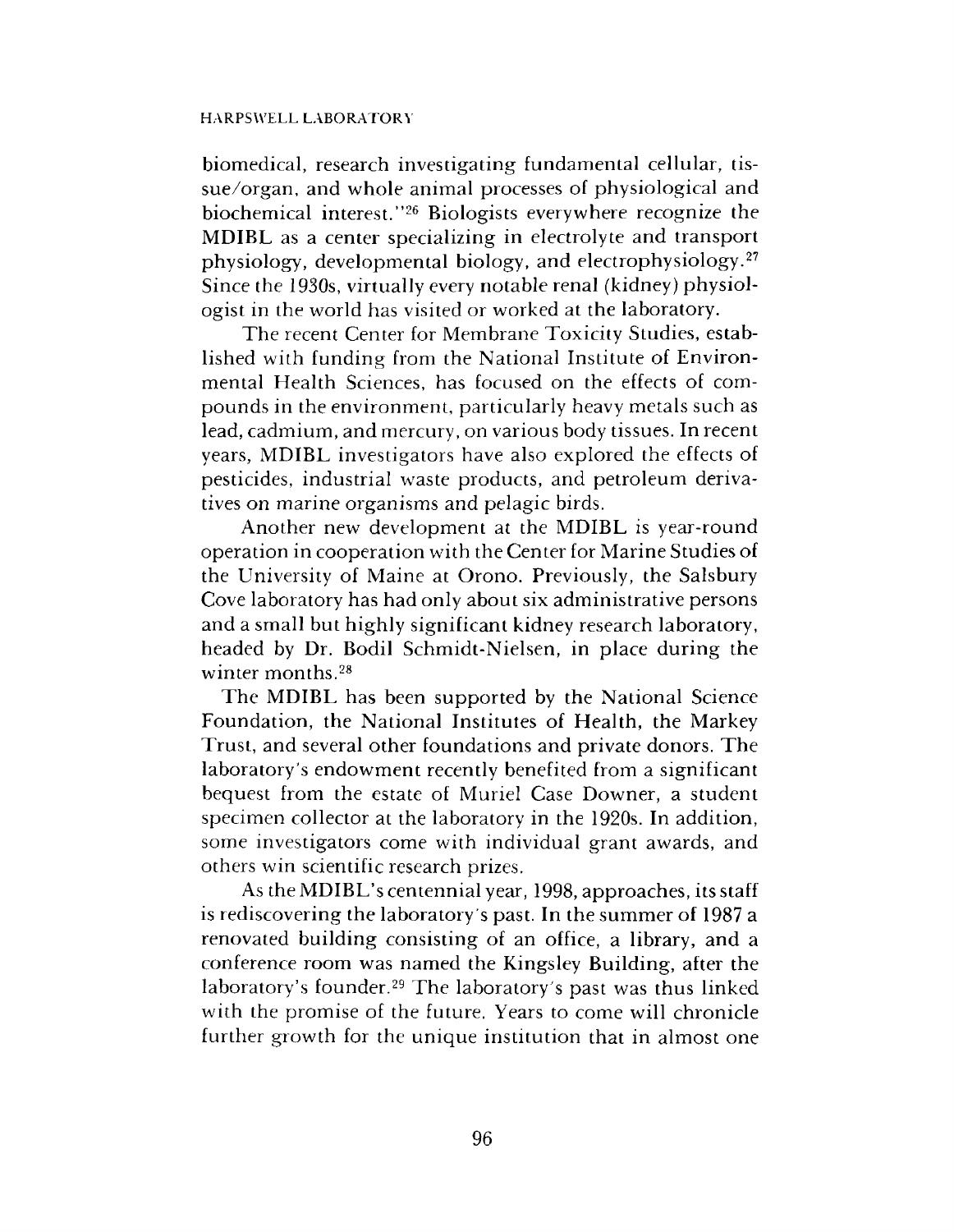hundred years of operation has made many scientific breakthroughs important in biomedical and environmental research.



### **NOTES**

•This article draws upon my recent history. *The Harpswell Laboratory, 1898-1920: A Marine Biological Station* (privately printed, 1985). The article might have remained uncompleted without the generous permission of the MDIBL to use some documents that were moved from Harpswell in 1921 and forgotten until they were accidently discovered in an attic of the MDIBL in 1983.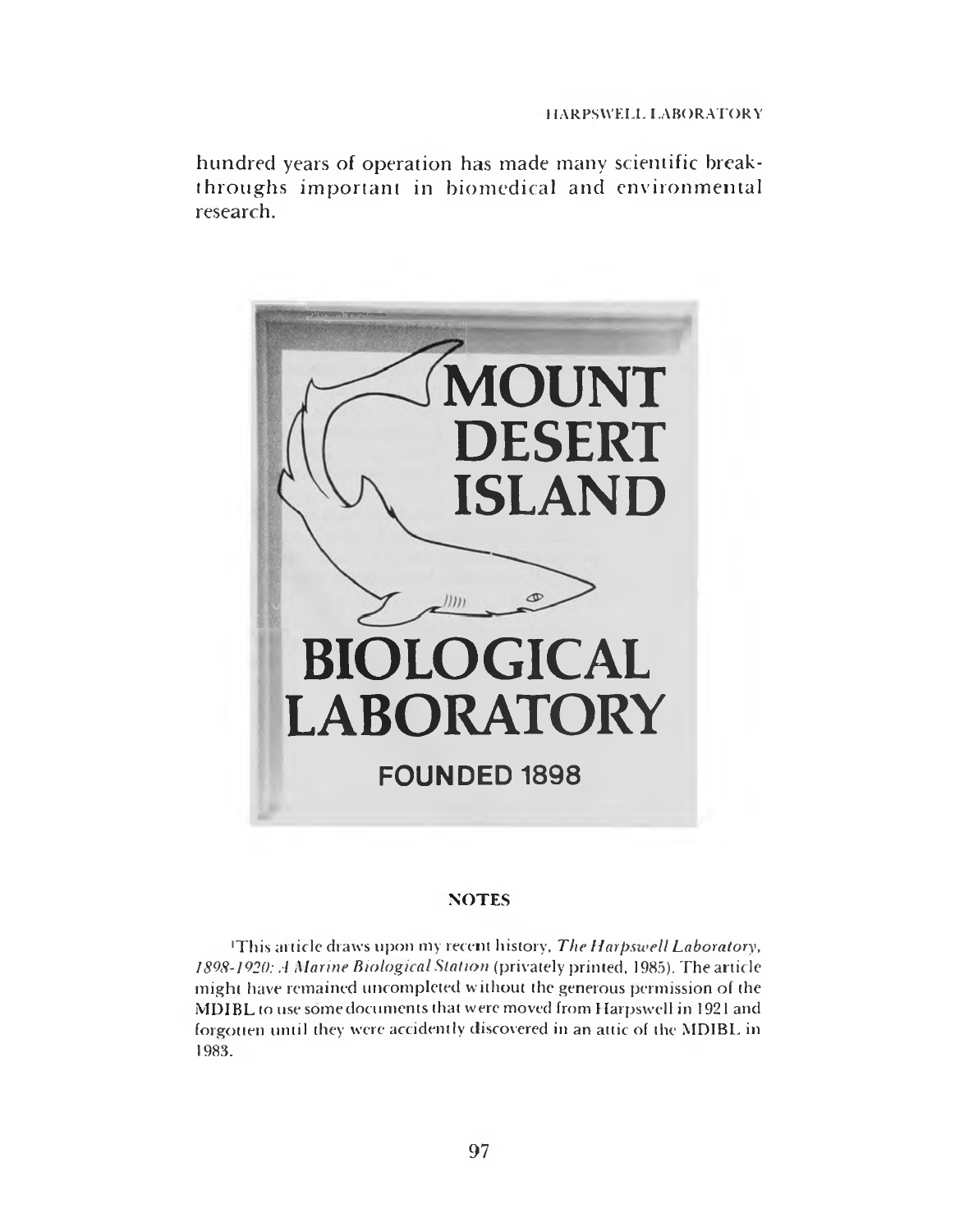#### HARPSWELL LABORATORY

<sup>2</sup>J. S. Kingsley, "The Harpswell Laboratory," Science 17 (June 19, 1903): 984. The other laboratories are the Marine Biological Laboratory at Woods Hole, Massachusetts, and the Cold Spring Harbor Laboratory on Long Island, New York.

3H. V. Neal, "Kingsley," *Science* 70 (December 13, 1929): 570-72. *Albid.*

3Norbert Wiener, *Ex-Prodigy: My Childhood and Youth* (New York: Simon and Schuster, 1935), p. 111.

6This reminiscence appears in an eight-page history of the Harpswell Laboratory written by Kingsley in 1921 and incorporated into E. K. Marshall, Jr., "A History of the Mount Desert Island Biological Laboratory" (1962), mimeo, p. 1.

*7 Tufts Weekly,* May 18, 1898.

8From attendance lists (1898-1922) in the MDIBL archives.

9Kingsley, "Harpswell Laboratory," p. 984.

10Patrick J. Lydon, District Manager, Central Maine Power Company, to author, September 9, 1975.

nMiriam Stover Thomas, "Tufts Marine Laboratory Born Back in 1901 at South Harpswell," *Lewiston Journal,* February 2, 1963.

12Kingsley, "Harpswell Laboratory," p. 986.

<sup>13</sup>Kingsley, in Marshall, "History of the Mount Desert Island Biological Laboratory," p. 1.

*uIbid.*

15Years later, Kingsley referred to his resignation in a letter congratulating the president of Tufts on a bequest of \$2 million received from Tufts alumnus and millionaire Austin B. Fletcher in 1923. "I always have a soft side for Tufts, for my twenty-one years there endeared the College to me and mine. I never would have left, had it not been for one of Fletcher's acts; but that is all past." (J. S. Kingsley to John Albert Cousens, president of Tufts College, July 15, 1923, Archives of Tufts University). Fletcher, according to University historian and archivist Russell E. Miller, was a Tufts trustee from 1909 and from 1913 president of the board until his death in 1923 (Miller to author, February 14, 1983). He had a very strong and domineering personality and ruled the trustees with an iron hand, brooking no opposition of any kind. Kingsley obviously ran afoul of Fletcher at one time or another, which probably accounts at least in part for Kingsley's resignation. The specific source of the conflict is not known.

16J. S. Kingsley to the trustees of Tufts College, April 15, 1913, Archives of Tufts University.

17*Ibid*.

18The certificate is filed at the capitol, Augusta, Maine.

19"LTlric Dahlgren '94" *Princeton Alumni Weekly*, September 13, 1946, Archives of Princeton University.

20Marshall, p. 4.